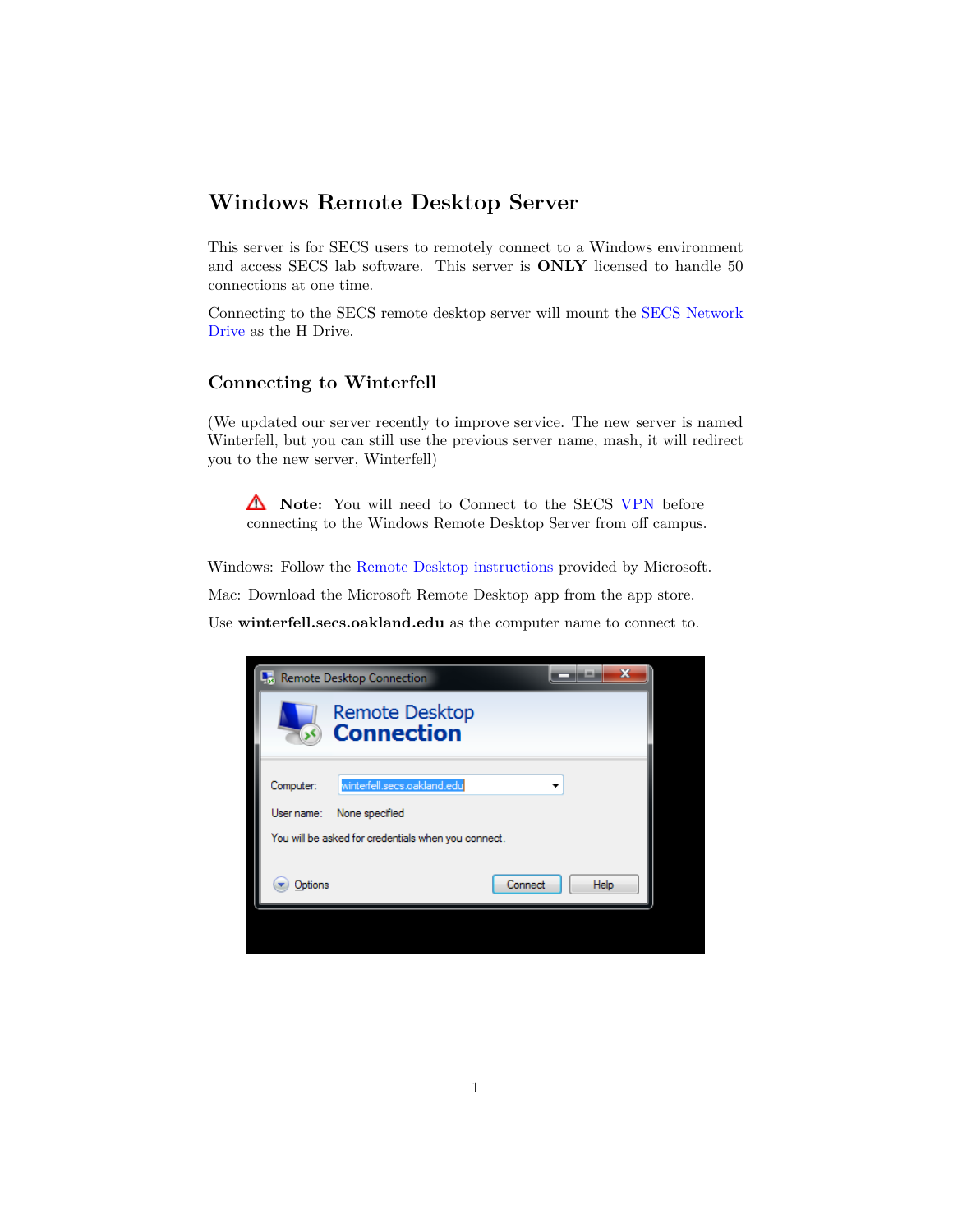Use your SECS credentials to log in. When off campus it is likely you may need to specify the domain when you log in. Inserting SECS before your SECS username will force the domain to SECS.

| <b>Windows Security</b>                                                                                | x |
|--------------------------------------------------------------------------------------------------------|---|
| Enter your credentials<br>These credentials will be used to connect to winterfell, secs, oakland, edu. |   |
| SECS\username<br>Password<br>Domain: SECS                                                              |   |
| Remember my credentials                                                                                |   |
| Cancel<br>OK                                                                                           |   |
|                                                                                                        |   |

Connecting to .secs.oakland.edu will prompt the following warning message. Select Yes. If you would not like to see this warning message again, check the check box and then select Yes.

| Remote Desktop Connection                                                                                                                                                                             |  |
|-------------------------------------------------------------------------------------------------------------------------------------------------------------------------------------------------------|--|
| The identity of the remote computer cannot be verified. Do<br>you want to connect anyway?                                                                                                             |  |
| This problem can occur if the remote computer is running a version of<br>Windows that is earlier than Windows Vista, or if the remote computer is not<br>configured to support server authentication. |  |
| For assistance, contact your network administrator or the owner of the remote<br>computer.                                                                                                            |  |
| Don't ask me again for connections to this computer                                                                                                                                                   |  |
| <b>Yes</b>                                                                                                                                                                                            |  |